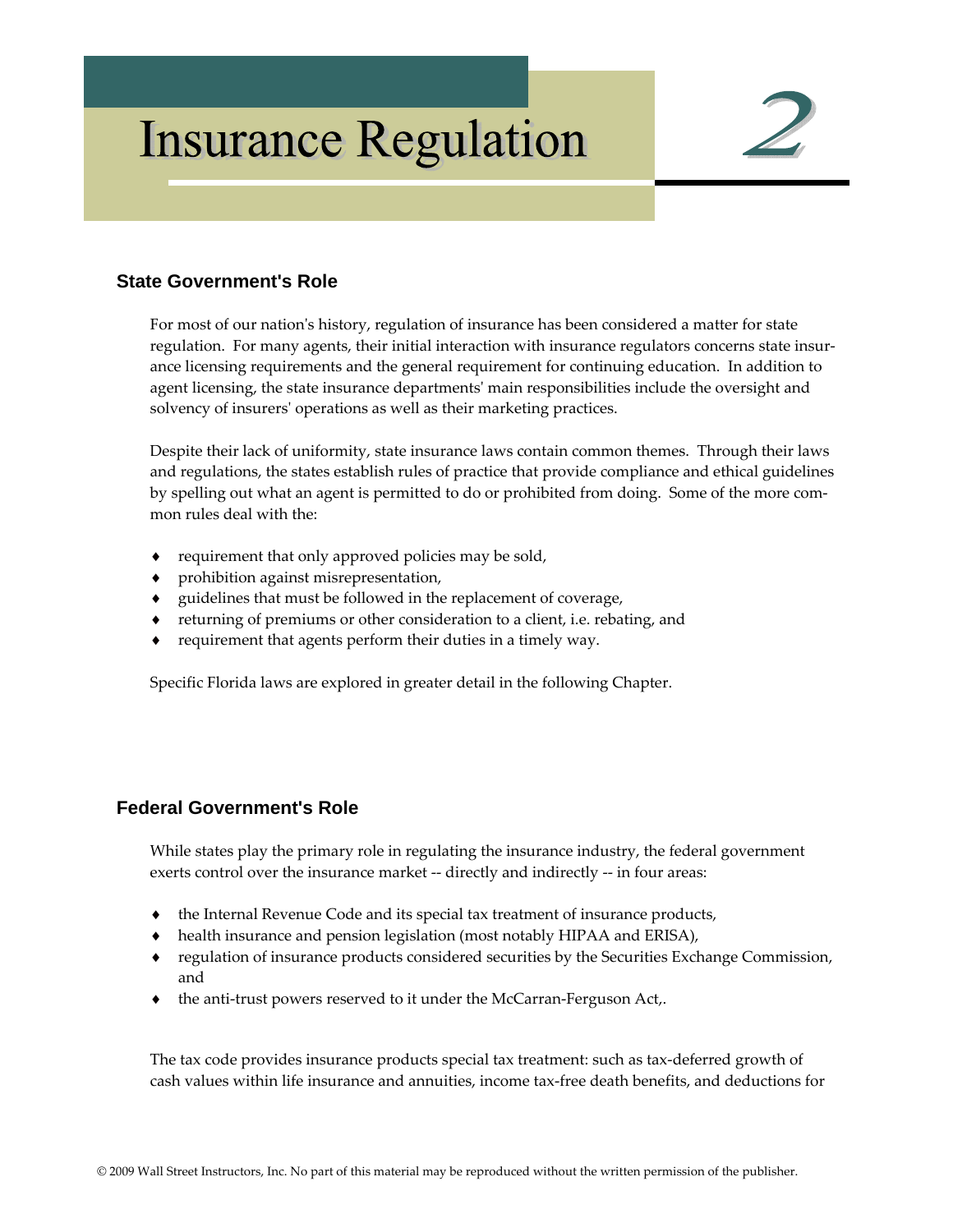employers who provide group health insurance. These often play an important role in the sale of insurance. Furthermore, the Internal Revenue Code also exerts control over taxation of mutual and stock insurance companies. Taxes provide incentives and disincentives, and changes in tax policy can significantly affect how the insurance market evolves.

A second area of federal influence relates to the areas of health insurance and pensions. The federal government enacted Medicare and Medicaid ‐‐ a basic health care framework for the elderly and poor. The insurance industry responded with products that work in concert with that federallycreated and administered framework, such as Medicare supplement policies and qualified long term care policies. Subsequently, the passage of the Health Insurance Portability and Accountabil‐ ity Act (HIPAA), further defined the health insurance playing field. ERISA (The Employee Retire‐ ment Income Security Act) applies to employer-provided benefit programs such as pensions and health care plans offered by HMOs. Some observers expect that the federal government's move towards standardization will eventually apply to basic health care plans.

The federal government, through the SEC, exerts considerable influence in both licensing and prod‐ uct registration of securities products, and that influence is increasing in the insurance industry due to the many new insurance products that have a dual character as insurance products and investment products.

Lastly, the federal government retains the power to control the insurance industry under the McCarran‐Ferguson Act. This law was passed in response to a Supreme Court decision in 1945 that declared insurance to be "interstate commerce" subject to federal jurisdiction. The McCarran-Ferguson Act effectively overturned that decision, leaving most insurance regulation to the states, but retaining federal jurisdiction to the extent that the issues involved are deemed to be national in character. So, ultimately, oversight of state insurance regulations is a power reserved to the federal government. Although the states are specifically charged with the responsibility of regulating mat‐ ters relating to ethical conduct of insurance agents, the federal government could consider it to be of sufficient national concern to step in ‐‐ as is the case of the Gramm‐Leach‐Bliley Act (or Financial Services Modernization Act), which mandates standardized nationwide licensing requirements of insurance agents and privacy of customer information.

Although the federal government has considerable power to affect the insurance industry through regulation, it is important to remember that the major burden of insurance regulation falls to the states.

If these federal and state regulations were the only rules that applied to agent and insurer market‐ ing practices and conduct, they would be sufficient to hold both agents and their companies liable for errors and omissions. Insurers, however, have liability for agent conduct that predates these laws. That liability derives from the common law and its concept of agency.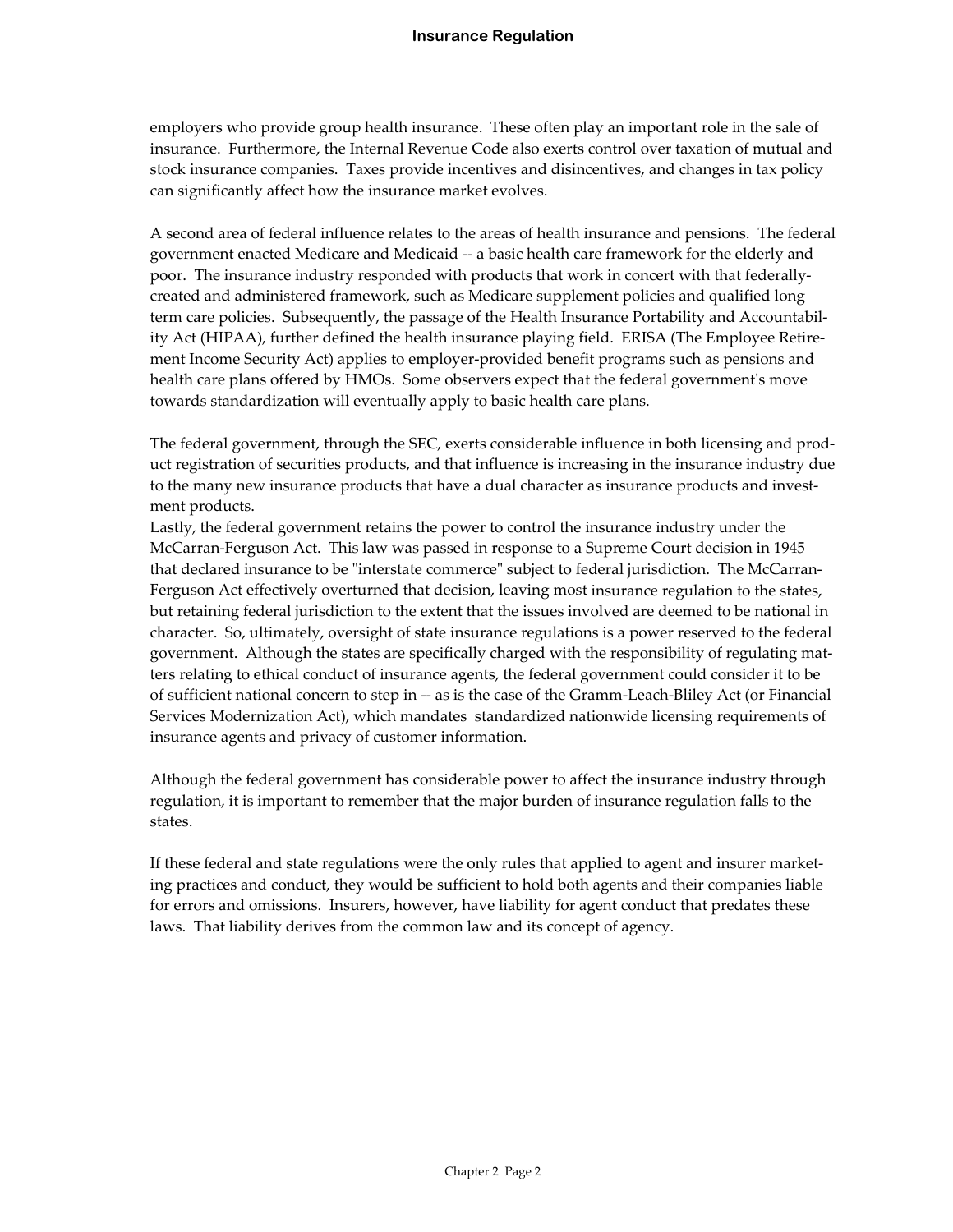## **Common Law**

Common law refers to a body of law that has evolved "organically" through the centuries. Various legal cases have come before the courts and the courts have applied and reapplied previous legal precedents to new settings. In this way, common law differs from "statutory law" -- that is, specific laws passed by legislative bodies to address particular situations. English common law ‐‐ growing out of the decisions of the English judicial system ‐‐ became the basis for law in the English colonies and expanded as our country grew. The legal systems of forty-nine of the fifty states are based, in part, on English common law. (Louisiana, initially a French colony, bases its legal system on the Napoleonic Code ‐‐ a statutory system of justice predicated on precepts of Roman law.)

Several important concepts, derived from common law, have an impact on insurers and their agents. Among these are:

- ♦ Law of Agency
- ♦ Fiduciary Responsibility, and
- ♦ Defenses against Liability

## *The Law of Agency*

This legal concept applies when someone (the agent) acts on another's (the principal's) behalf. This concept applies to a wide range of everyday situations -- especially in the business world. For example, trusts and corporation (non-human legal entities) can only act through human intermediaries such as trustees, corporate officers or employees. Insurance companies rely on an outside sales force to market their products, so the law of agency -- and the salesperson's contract with represented insurers -- determines whether the individual is, in fact, an "agent" of the company.

The question sometimes arises: "To what extent is the principal bound by the agent's actions?ʺ. Only authorized acts of the agent can bind the company. So, the answer to that question depends, to a large extent, on the authority the principal confers on the agent. The law of agency recognizes three types of authority that may be given to agents:

- ♦ Express authority
- ♦ Implied authority
- ♦ Apparent authority

#### **Express Authority**

Express authority is conferred by a contract. Express authority is given to the agent through his or her contract with the insurer and any amendments made by the company to that contract. The con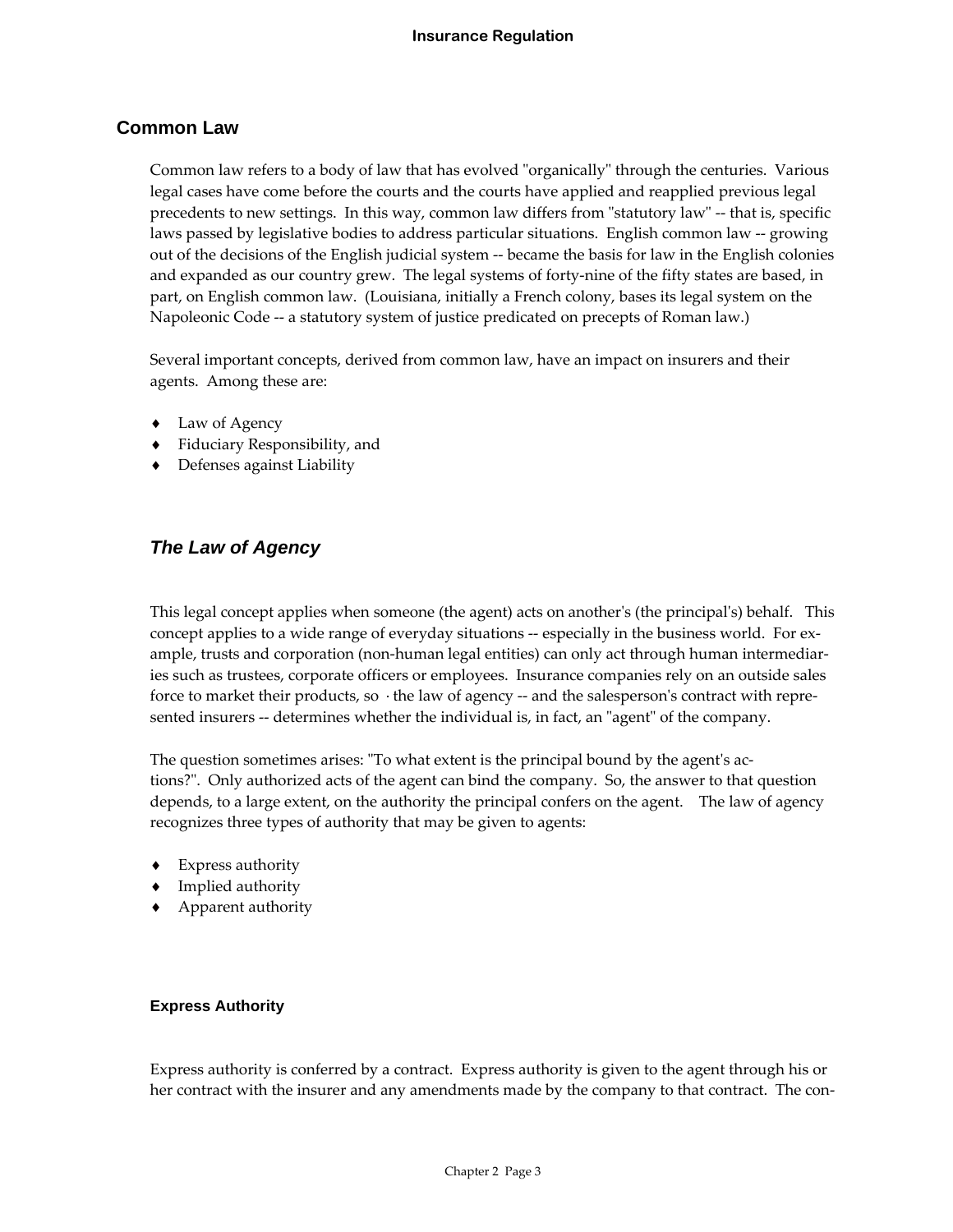tract explicitly announces the detailed grant of authority to the agent ‐‐ and outlines his or her du‐ ties. Clearly, if the agent does only what he or she is given express authority to do, those actions would bind the company. As a result of this specificity, few compliance problems arise out of express authority.

#### **Implied Authority**

Unlike express authority, which is granted via a contract, implied authority comes from the powers that the company customarily gives its agents. For example, an insurer may give an agent the ex‐ press authority to solicit applications for life insurance on its behalf; by doing so, it also gave the agent the implied authority to telephone prospects on its behalf to arrange sales appointments. Implied authority arises when it:

- ♦ is intended to be given by the insurer,
- ♦ usually relates to the general customs of the business,
- ♦ is not contractually provided, and
- ♦ is not specifically delineated.

Implied authority can lead to significant liability for insurers, especially if the company knowingly or negligently permitted its agents to engage in unethical sales practices. By the insurer's failure to stop the agentsʹ unethical sales practices, a plaintiff could maintain that the company gave the agents implied authority to act in that fashion. To the extent that the insurer authorized that conduct ‐‐ in this case through implied authority ‐‐ it is responsible for it just as though it had specified that activity in the agent contract. If the insurer is deemed to have conferred that implied author‐ ity, the company could be held liable for any damages resulting from those acts. Implied authority has provided the legal basis for some of the successfully -- maintained lawsuits alleging unethical marketing practices.

Insurers, in order to limit their liability, generally provide considerable direction to their field force regarding acceptable sales practices and advertising. Although implied authority creates many of the insurerʹs liability concerns, the type of authority that causes most of the compliance problems is the last type: apparent authority.

## **Apparent Authority**

The most troublesome level of authority, from the insurer's perspective, is apparent authority. This is authority that a third party, such as a prospective client, can reasonably assume to be given to the agent by the principal. Apparent authority:

- ♦ is not provided by contract,
- ♦ is not intended by the insurer, but
- appears to the client to be given to the agent based upon the agent's believable statements.

For example, an agent has a rate book and other internal literature from a major insurer and the agent holds himself out to be appointed by the insurer, even though he is not. A prospective client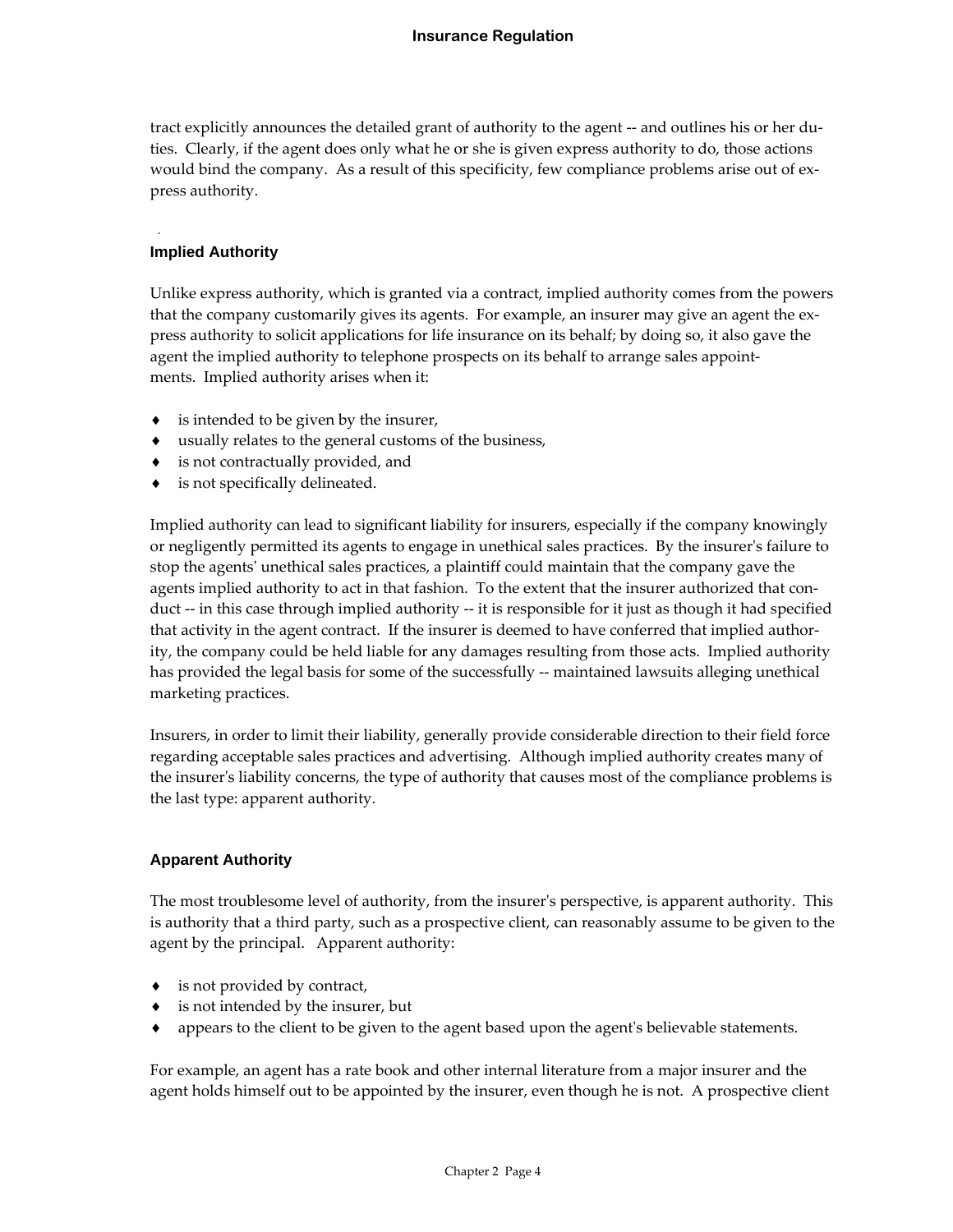sees this literature and assumes the agent does indeed represent the company. The company can be held liable for the actions of the agent under the guise of apparent authority. Not surprisingly, apparent authority causes a majority of the liability for life insurers.

Even if the agent has none of those three types of authority, it is still possible for an insurer to be liable for the agent's acts. That outcome may result from the insurer's ratification of the agent's acts.

#### **Ratification**

Insurers can, by their actions, confirm or approve of an agentʹs actions. This confirmation, known as "ratification", can bind the principal (the insurer) to the agent's actions if:

- the agent represented himself as an agent acting on behalf of the insurer;
- the customer believed the agent's representations;
- the insurer subsequently validates the agent's actions by ratifying them in some fashion; and
- ♦ the insurer ratifies the entire agent transaction.

It should be clear that agent actions may create both personal liability and insurer liability. The principal motivation of any insurer's compliance efforts is to mitigate the liability caused by agent actions. Despite the fairly clear concepts that may result in liability, the issue of liability is any‐ thing but straightforward. In fact, there are a number of other elements that affect an agent's liability.

## *Fiduciary Responsibility*

Those who voluntarily agree to act in the capacity of a "caretaker" of another's rights, assets and/or well being are acting in a fiduciary capacity. A fiduciary has an obligation to carry out his or her responsibilities with the utmost degree of "good faith, honesty, integrity, loyalty and undivided service of the beneficiaries' interest." Many times, the fiduciary responsibility is clear cut: a trustee of a trust must manage the trust assets with an eye to the trust beneficiaryʹs best interests. The common law standard applied to fiduciaries is the "prudent man rule". Fiduciaries are supposed to exercise the diligence and foresight that a "prudent" or careful person would under the similar circumstances. In many jurisdictions, the common law standard has given way to new, statutory regulations governing a fiduciary's responsibilities – creating standardized rules that address commingling of assets, proper investment standards, etc. But whether the standard is the old common law "prudent man rule" or a series of statutory obligations, the underlying premise is the same: The fiduciary must place the interest of others above his or her personal interests.

Insurance agents who solicit applications and collect premium monies on behalf of insurance com‐ panies clearly have a fiduciary responsibility to the company. Insurance agents owe their primary allegiance to the company that appointed them.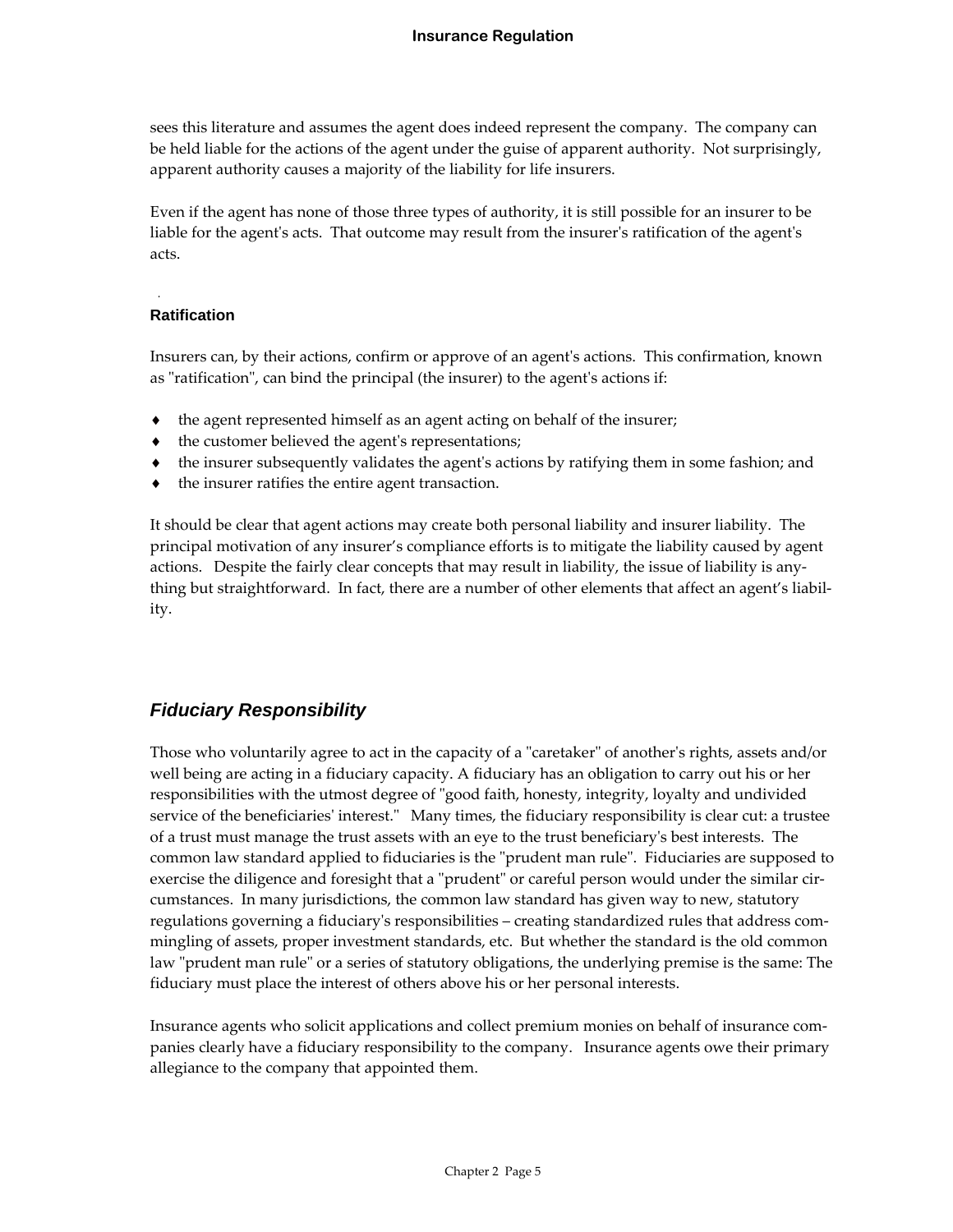But agents also have a responsibility to their clients. As the Florida Attorney General stated: ʺLicensed insurance agents and representatives place themselves in a position of fiduciary duty to the consumers who enter their business looking for guidance in their insurance purchase".

These conflicting duties ‐‐ to the insurer that appointed them and to the customers who rely upon them ‐‐ pose a real dilemma for insurance agents. The solution to this conflict is honest dealing with all parties and full disclosure, or at a minimum, disclosure of the conflicting duties. An insurance agent's fiduciary responsibilities to his or her clients, as well as the appointing company, will be discussed in greater detail in later chapters.

## *Defenses Against Liability*

While the Law of Agency and concept of fiduciary responsibility impose obligations on the agent, there are several common law concepts that can act to mitigate the agent's or insurer's liability: waiver, estoppel, election and "course of conduct and custom".

The *Course of Conduct and Custom Doctrine* considers how parties to a transaction have con‐ ducted themselves in the past. The premise being that if the parties handled their affairs in a particular manner for a long period of time, it is not unreasonable to conclude that such actions were acceptable to both parties. Suppose, for example, a client purchases annually renewable term life insurance policy from an agent. The agent never sent a notice of expiration to the client, yet year after year, the client would contact the agent to renew the coverage. The coverage remained in force for twenty years, after which, the client did not contact the agent. The policy lapses, and a short time thereafter the inevitable occurs -- the insured dies. The beneficiaries are at a loss to explain why there is no death benefit forthcoming from the insurer. The beneficiaries sue the company and the agent alleging that the agent had a duty to inform the client of the expiring coverage. Under the common law doctrine of "Course of Conduct and Custom" the court would review the facts in light of how the parties behaved in the past. Since it was not customary for the agent to send a notice of expiration -- and the client operated under those circumstances for twenty years -the court could decide that the agent does not have a duty to inform.

Another defense against liability is a *waiver*. In a waiver, an individual voluntarily and intentionally give up of a right the individual knows he or she has. Once waived, the individual cannot re‐ assert that right. For example, a client signs an absolute assignment, in effect transferring a life insurance policy to someone else. By doing so, the client is aware that she will give up control over the policy to the assignee. By assigning the policy, she has waived her rights under the policy and cannot claim at a later date that she continues to have them.

A related concept is that of *estoppel*. For example, a health insurance policy states that if the policy lapses and the policyholder wishes to reinstate the policy, all delinquent premiums must be sent directly to the home office. Assume that the policy lapses and the policyholder drops off the pre‐ miums at the agent's office -- who forwards them to the insurer, which then reinstates the policy. A couple of months later the insured is injured in an accident. The insurer cannot now claim that the policy is not in force because the premiums were not paid directly to the home office, as required in